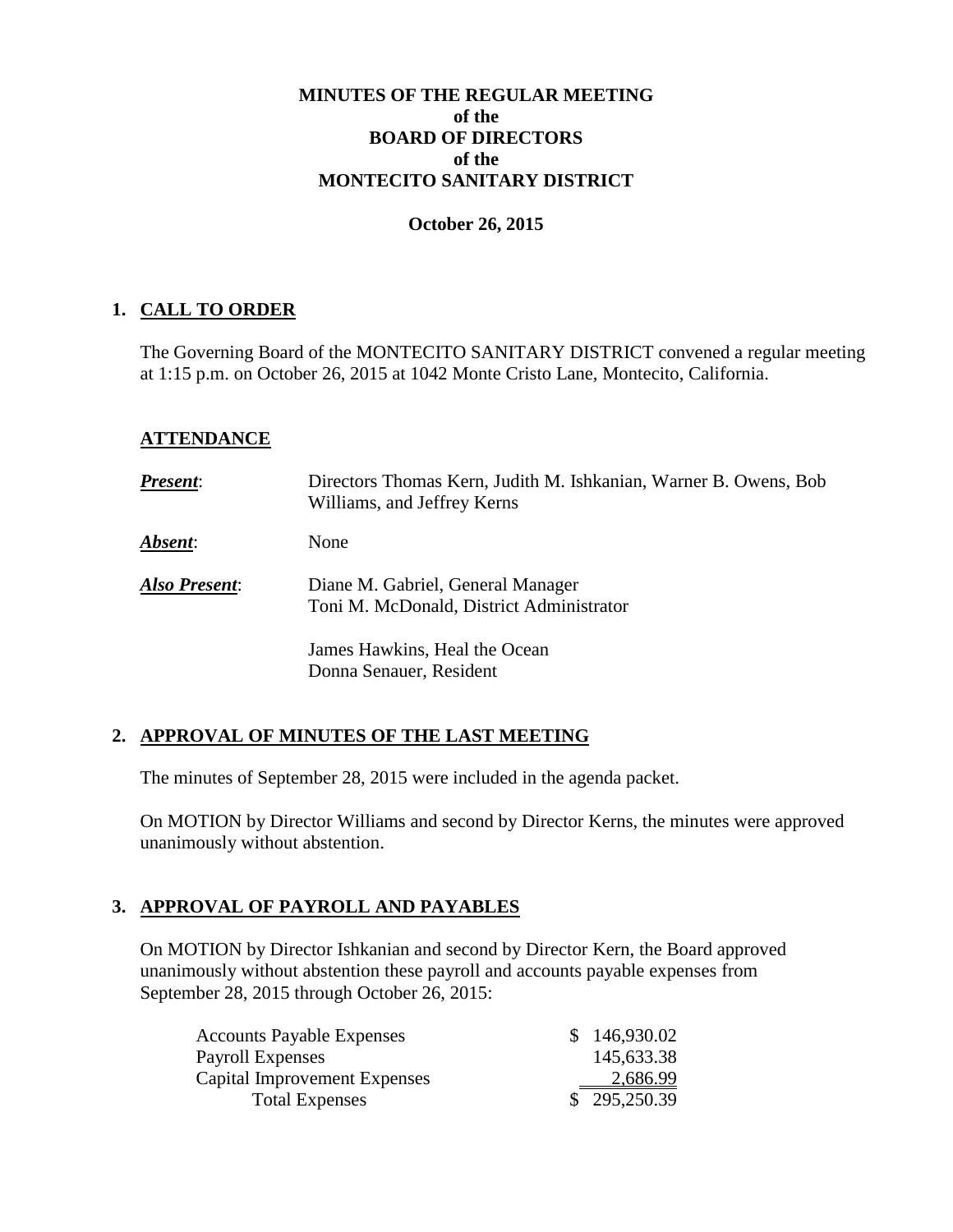Montecito Sanitary District **MINUTES** – October 26, 2015

# **4. PUBLIC COMMENT**

None

# **5. OLD BUSINESS**

None

## **6. NEW BUSINESS**

## **A. MONTECITO GROUNDWATER BASIN RECHARGE FEASIBILITY STUDY-PRESENTATION TO MONTECITO WATER DISTRICT**

General Manager Gabriel reported on the Montecito Water District (MWD) October 20<sup>th</sup> meeting during which the Dudek study findings were presented. Ms. Gabriel and James Hawkins of Heal the Ocean had attended the meeting and answered Board questions. The Board accepted the presentation and directed staff to file the report. No further action on recycled water was taken in the meeting.

Ms. Gabriel reported also that the Dudek study findings were presented on October 23rd to the Montecito Association Water Committee, that she, James Hawkins, and Tom Evans had attended to answer questions, and that several MSD Board members attended.

Director Owens opined that there was no posting of the agenda and this may have caused disappointing attendance.

Ms. Gabriel reported that the Water Committee discussed a survey it is sending to membership about drought issues.

James Hawkins addressed the Board about a Regional Water Board letter of October 20th to MWD, which was copied to Heal the Ocean as an interested party, and stated that "[t]he City and water district should evaluate whether maximizing production and reuse of wastewater for use in Montecito may be more cost-effective than increasing the production of desalinated water."

Ms. Gabriel talked about the possibility of serving MSD's immediate neighbors with recycled water for irrigation and suggested meeting with four or five customers to see if they are willing to work with MSD and MWD to allow MWD do this. The Administrative & Operations (A&O) Committee will address this proposal if MSD should be approached by MWD for assistance.

ACTION: A&O Committee

## **B. FINANCE COMMITTEE REPORT**

Director Kern reported on the October 22<sup>nd</sup> Finance Committee meeting. The Committee was given a copy of spreadsheets prepared by Water Consultancy for the "Cost of Services" study. Additional work is needed by District staff to analyze the expense and revenue assumptions in the study.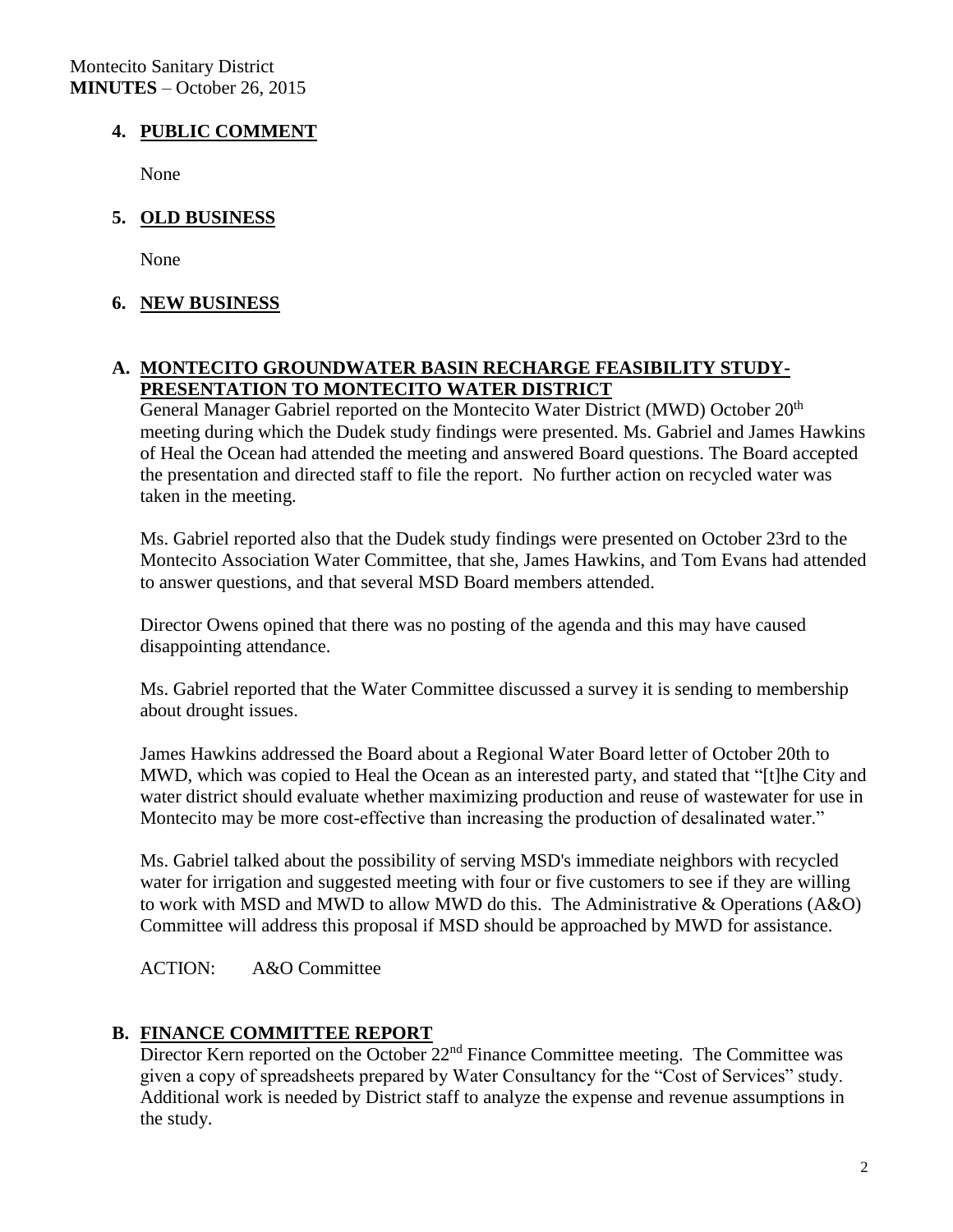Director Kern also reported that James Fabian of Fieldman Rolapp had contacted General Manager Gabriel with its quarterly report and notified her that there has been no significant change in the Certificate of Participation refunding opportunities which the Board had learned about previously.

Director Kern reported the Finance Committee's recommendation to change the District's capitalization threshold policy from \$1,000 and 5 years life to \$5,000 and 5 years life. With no Board objection, staff was directed to rewrite the policy to present for Board approval.

Director Kern reported the Finance Committee had discussed whether MSD should change audit firms. Bartlett Pringle & Wolf (BPW) has handled the last seven annual audits. Staff and Board expressed their satisfaction with BPW's work and tabled further discussion of RFQs from other firms at this time. The annual audit for Fiscal Year 2014-15 will be presented at the November 9<sup>th</sup> Board meeting.

Director Kern reported that the Finance Committee recommended a change in the Board Travel Policy per diem rate so that it mirrors the County's per diem rate. A revised policy will be presented to the Board for approval at a later meeting.

Director Kern finished his report by discussing the Committee's review of the COP status report, the O&M budget status report, and the Investment Activity report, which would be presented in detail in the meeting.

**ACTION: Staff** 

# C. FISCAL YEAR 2015-16 CAPITAL IMPROVEMENT PROJECT – CERTIFICATES OF **PARTICIPATION (COPs) STATUS REPORT THROUGH SEPTEMBER 30, 2105**

General Manager Gabriel reported on COP funds status as of September 30, 2015. The remaining balance available in the fund will be spent before the end of the current sewer rehabilitation project (Project No. 7).

ACTION: None

#### D. OPERATIONS AND MAINTENANCE (O&M) BUDGET STATUS REPORT THROUGH **SEPTEMBER 30, 2015**

General Manager Gabriel and District Administrator McDonald reported on the year to date O&M expenditures through September 30, 2015.

ACTION: None

## E. QUARTERLY INVESTMENT REPORT - SEPTEMBER 30, 2015

District Administrator McDonald discussed investment account changes for the quarter ending September 30, 2015.

ACTION: None